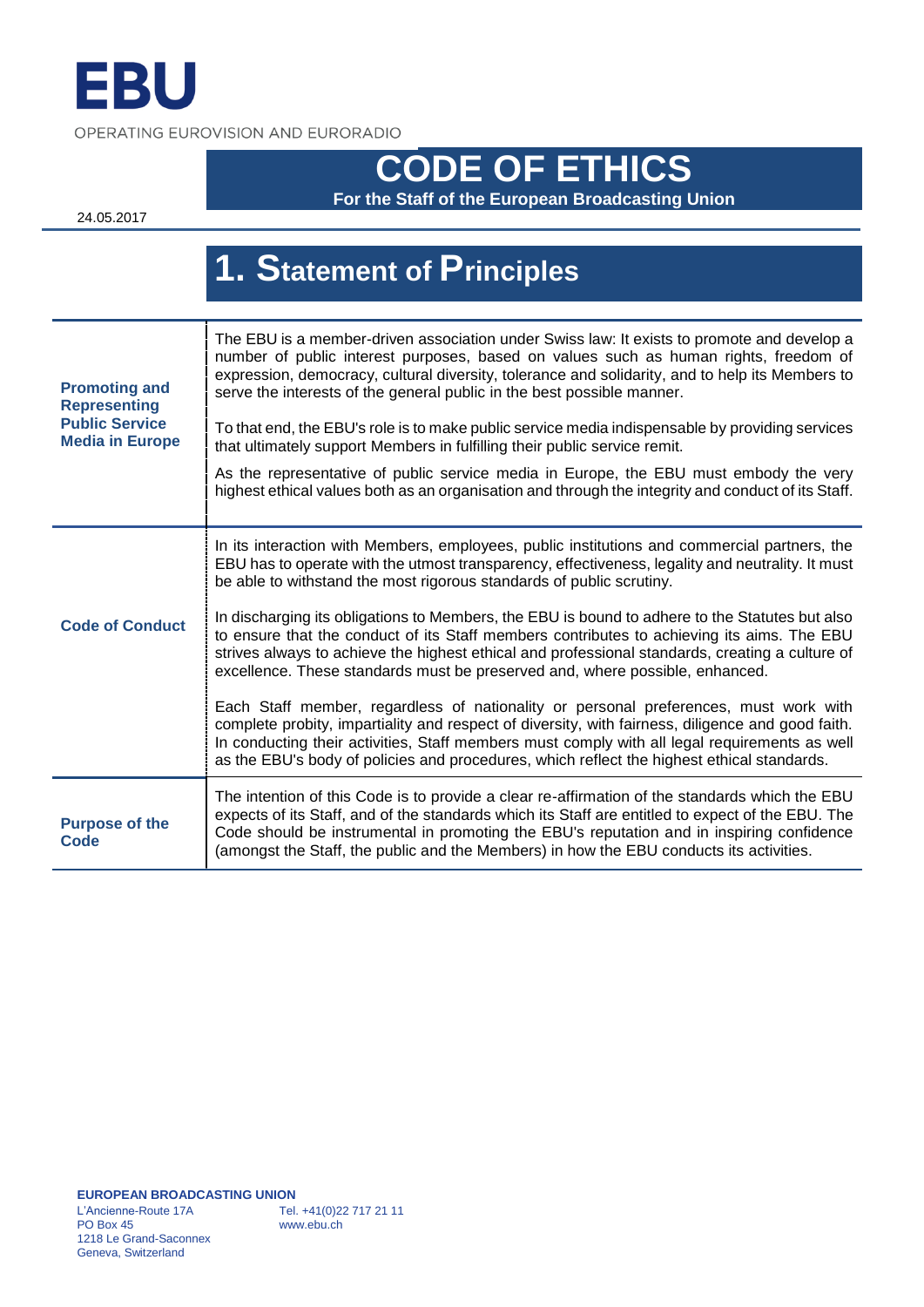## **2. Scope of the Code of Ethics**

| <b>EBU</b>   | This Code applies equally to the EBU headquarters in Geneva and to all of the EBU's<br>subsidiaries and representative offices abroad. (hereafter "the EBU").                                                                                                                                                                                                    |
|--------------|------------------------------------------------------------------------------------------------------------------------------------------------------------------------------------------------------------------------------------------------------------------------------------------------------------------------------------------------------------------|
| <b>Staff</b> | This Code applies equally to all EBU staff members, regardless of whether they have a<br>permanent or temporary fixed-term contract, including "EBU Management" (i.e. members of<br>the EBU Management Committee, as well as all Staff members with a managerial<br>responsibility, including senior and line managers). (hereafter "Staff" or "Staff members ") |

## **3. The EBU's Commitment to Staff**

| <b>Working</b><br><b>Conditions</b>                          | The EBU values the contributions of all of its Staff. To this end and to ensure the Staff's<br>commitment to the EBU, over the longest term, the EBU will endeavour at all times to create a<br>working atmosphere which is satisfying, stimulating and rewarding, in a safe and pleasant<br>environment which fosters open communication. |
|--------------------------------------------------------------|--------------------------------------------------------------------------------------------------------------------------------------------------------------------------------------------------------------------------------------------------------------------------------------------------------------------------------------------|
| <b>Promotion of</b><br><b>Training</b>                       | The EBU will also endeavour to encourage, by practical means, staff development and training.                                                                                                                                                                                                                                              |
| <b>Communication</b><br>and Sharing of<br><b>Information</b> | Those in leadership positions will communicate effectively with their Staff and share<br>information with them. Where a decision is taken, all relevant facts and information should be<br>taken into consideration.                                                                                                                       |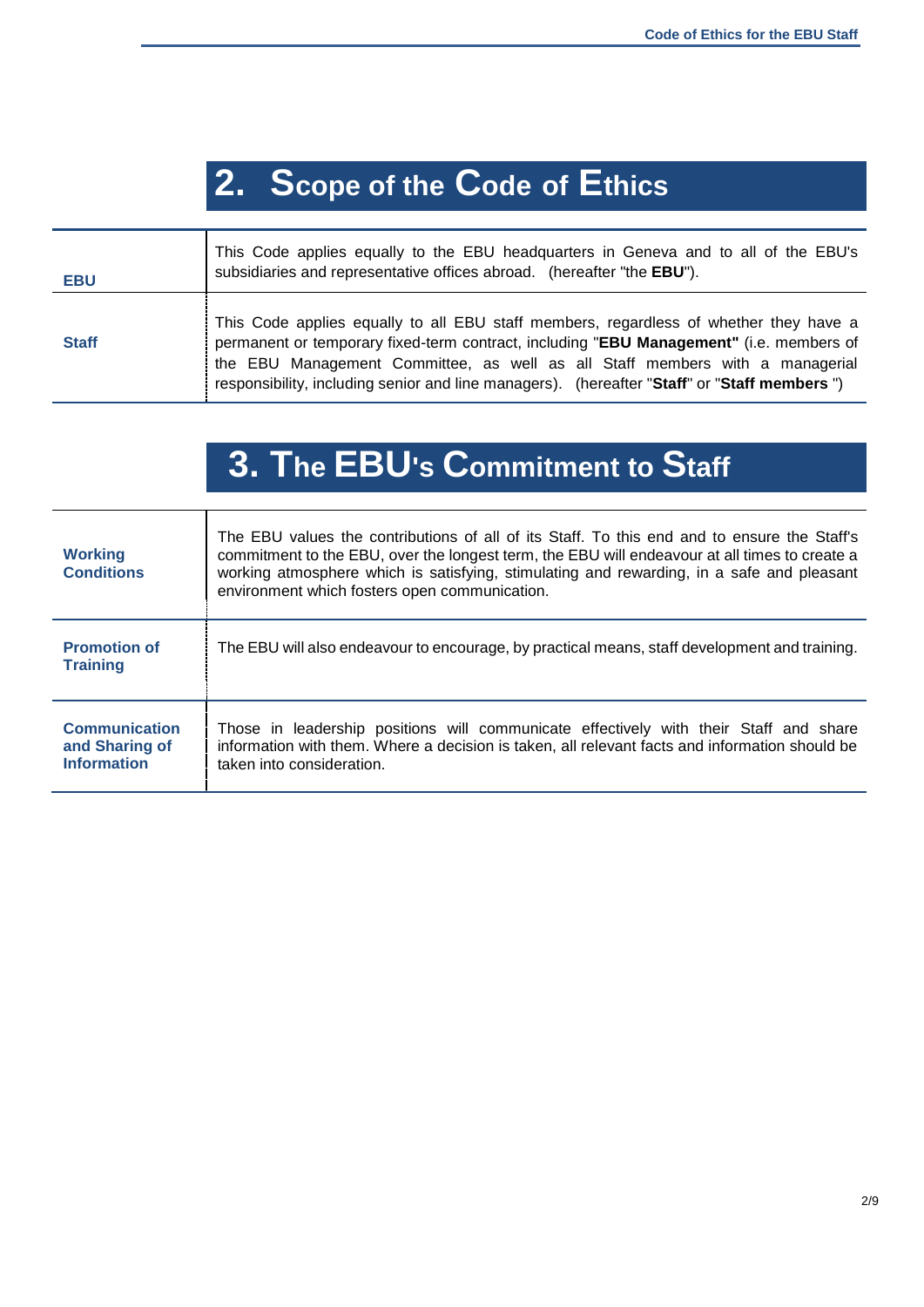# **4. The Staff's Commitment to the EBU**

|                                                      | Relations between Staff of all levels will be founded on mutual respect, trust and confidence,<br>without favouritism.<br>In addition to the EBU Values which are to be reflected by the Staff's behaviour (see below),                                                                                                            |
|------------------------------------------------------|------------------------------------------------------------------------------------------------------------------------------------------------------------------------------------------------------------------------------------------------------------------------------------------------------------------------------------|
| <b>General behaviour</b>                             | the fundamental ethical requirements to be met by Staff members are competence, loyalty<br>(placing the good of the EBU above personal, national or other interests), independence and<br>impartiality.                                                                                                                            |
|                                                      | EBU Staff members must perform their job competently, act respectfully, loyally and honestly,<br>and ensure that the EBU's reputation is not damaged in any way.                                                                                                                                                                   |
| <b>Respect &amp;</b>                                 | In exercising their functions, Staff members will respect the EBU Values.                                                                                                                                                                                                                                                          |
| <b>Recognition</b>                                   | Staff members will respect each other and value their diversity. They will provide each other<br>with clear and timely feedback and give credit to colleagues for their contributions and                                                                                                                                          |
| <b>Service &amp;</b><br><b>Solutions</b>             | achievements                                                                                                                                                                                                                                                                                                                       |
| <b>Team Spirit &amp;</b><br><b>Performance</b>       | Staff members are passionate in searching for and providing the best possible services and<br>solutions to meet the highest expectations of Members and customers.                                                                                                                                                                 |
| <b>Creativity &amp;</b><br><b>Innovation</b>         | Staff members constitute one EBU, joining forces across the organisation to achieve common<br>goals. Staff members strive for excellence in every aspect of their work actively sharing<br>knowledge and best practices with each other.                                                                                           |
| <b>Accountability &amp;</b><br><b>Responsibility</b> | Staff members will constantly look for better ways to get things done, seeking and embracing<br>innovative ideas and transforming these into reality.                                                                                                                                                                              |
|                                                      | Staff members are accountable for their actions and behaviour. Work will be delivered on time<br>and all actions and decisions will be communicated in a transparent manner.                                                                                                                                                       |
|                                                      | Staff members are also expected to comply with the letter and the spirit of all applicable laws,<br>rules and regulations. When any doubt exists as to the legality of any action or arrangement<br>undertaken by Staff members in the performance of their duty, the matter should be discussed<br>with the EBU Legal Department. |
|                                                      | Staff must ensure that all business transactions are properly accounted for and reported on the<br>EBU's finance systems.                                                                                                                                                                                                          |
|                                                      | Staff involved in procurement activities on behalf of the EBU must ensure that:                                                                                                                                                                                                                                                    |
| <b>Business and Fair</b><br><b>Dealings</b>          | there is fairness and transparency both in the selection process and in the choice of<br>suppliers, as well as honesty of subsequent business transactions. All dealings with third<br>parties must be on an "arm's length" basis;                                                                                                 |
|                                                      | purchasing decisions must be made on the basis of competitive price, quality, delivery,<br>service and reputation of the supplier; and                                                                                                                                                                                             |
|                                                      | decisions taken must be objectively justifiable and conducted in accordance with the highest<br>professional standards.                                                                                                                                                                                                            |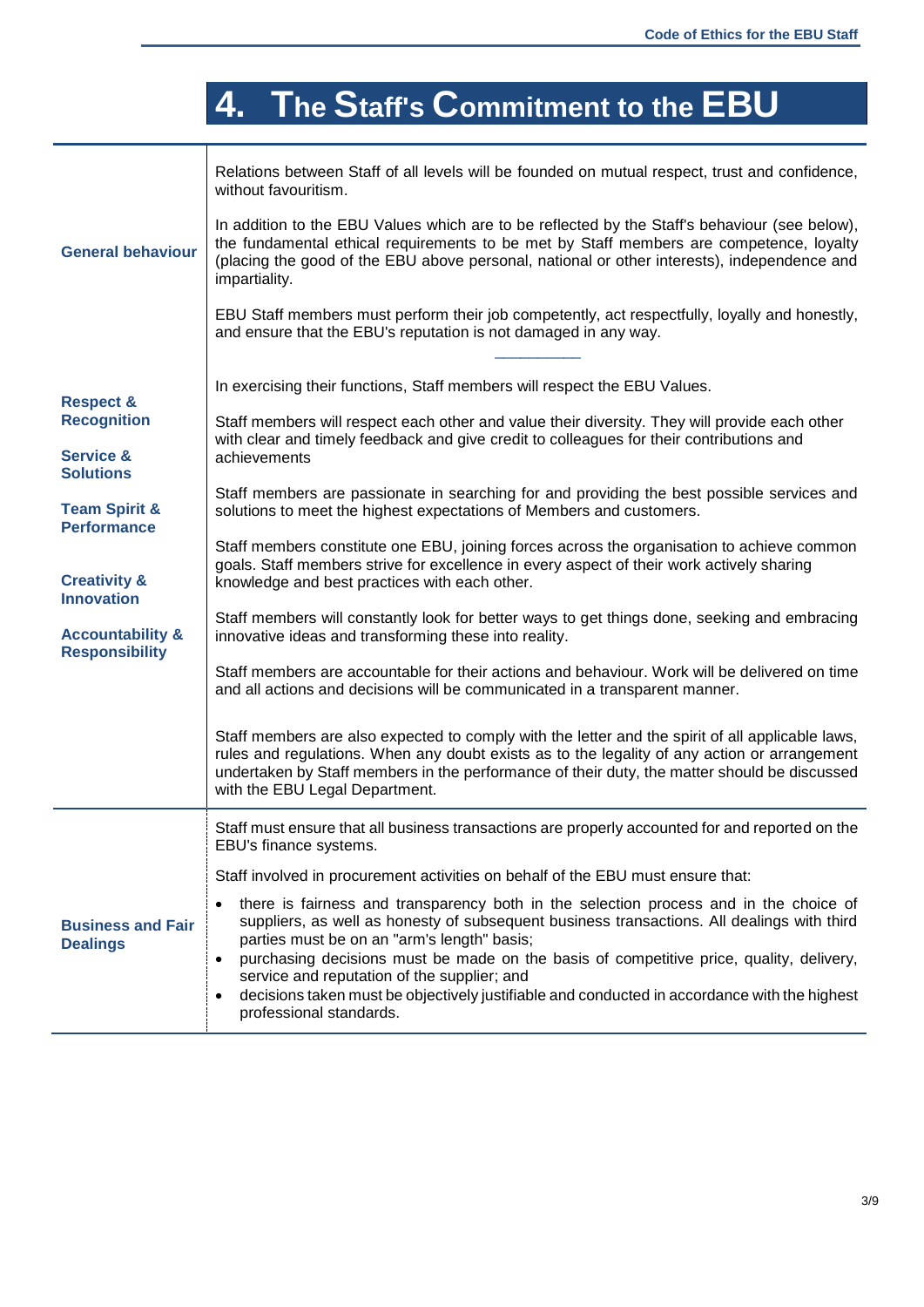|                                                               | 4. The Staff's Commitment to the EBU<br>(continued)                                                                                                                                                                                                                                                                                                                                                                                                                                                                                                                                        |
|---------------------------------------------------------------|--------------------------------------------------------------------------------------------------------------------------------------------------------------------------------------------------------------------------------------------------------------------------------------------------------------------------------------------------------------------------------------------------------------------------------------------------------------------------------------------------------------------------------------------------------------------------------------------|
| Gifts &<br><b>Advantages</b>                                  | As a matter of principle, Staff should never offer, solicit or accept personal advantages or<br>gifts, including hospitality favours or entertainment (hereafter "Gifts & Advantages") to or from<br>third-party organisations or individuals with whom the EBU does, or is likely to do, business and<br>which would compromise their position or damage the reputation of the EBU itself.                                                                                                                                                                                                |
|                                                               | <b>Acceptance of Gifts &amp; Advantages</b><br>Staff members may accept Gifts & Advantages provided in the normal course of the Staff<br>member's duties as long as these are unsolicited and provided that no more than one such Gift<br>or Advantage has been accepted in any year from a single source. When such Gifts or<br>Advantages are received, the beneficiary must inform their Director or line manager. The<br>maximum value of any such Gift or Advantage for Staff members may not exceed CHF 200.                                                                         |
|                                                               | If it is not possible to refuse a Gift or Advantage that has an objectively higher value without<br>causing serious offence, the recipient will inform the Director or the line manager. Any physical<br>Gift will be handed over to the Human Resources Unit and its further disposition will be<br>determined by the EBU Management Committee. If the value of a Gift received is not known<br>but may exceed the maximum value, the relevant Director or line manager should be consulted.<br>In case of doubt, the Director or line manager will consult the EBU Management Committee. |
|                                                               | A checklist of the considerations to be taken into account before accepting a Gift or Advantage<br>("Checklist – Accepting of Gifts and Advantages) can be found on the Intranet                                                                                                                                                                                                                                                                                                                                                                                                           |
|                                                               | <b>Offering of Gifts &amp; Advantages</b><br>No Gifts or Advantages may be offered to third-party organisations or individuals without the<br>prior approval of the relevant Director taking into account local laws and regulations. Any Gifts<br>or Advantages exceeding CHF 200 per person or provided to the same person on more than<br>one occasion in a single year require the Director General's prior approval.<br>For invitations to events either sponsored entirely or in part by the EBU or for which the EBU                                                                |
|                                                               | has been engaged as a commercial service provider, the maximum value may not exceed CHF<br>200. Any exception will require the Director General's prior approval.                                                                                                                                                                                                                                                                                                                                                                                                                          |
|                                                               | In no case shall Gifts or Advantages that could be regarded as an inducement to obtain a<br>commercial advantage be offered to third-party organisations or individuals.                                                                                                                                                                                                                                                                                                                                                                                                                   |
|                                                               | A checklist of the considerations to be taken into account before offering a Gift or Advantage<br>("Checklist – Offering of Gifts and Advantages) can be found on the Intranet                                                                                                                                                                                                                                                                                                                                                                                                             |
| <b>Involvement in</b><br><b>Business</b><br><b>Activities</b> | EBU Staff are entitled to be involved in personal and public activities outside the realm of their<br>employment by the EBU, but only on the following conditions:                                                                                                                                                                                                                                                                                                                                                                                                                         |
|                                                               | the EBU's prior written consent needs to be obtained before Staff members take on or carry<br>out any paid work external to the EBU.                                                                                                                                                                                                                                                                                                                                                                                                                                                       |
|                                                               | in undertaking any such activity, Staff members may not refer either directly or indirectly to<br>$\bullet$<br>their association with the EBU without the EBU's prior written consent.                                                                                                                                                                                                                                                                                                                                                                                                     |
|                                                               | In any case, Staff members may not:                                                                                                                                                                                                                                                                                                                                                                                                                                                                                                                                                        |
|                                                               | be involved with any broadcasting and/or production company, or provider of media-related<br>services which engages in a business similar to any such activity undertaken by the EBU;<br>become engaged in outside activities or have a business or financial interest that may be<br>in competition with the EBU or could be regarded as creating a conflict of interest with their<br>terms and conditions of employment.                                                                                                                                                                |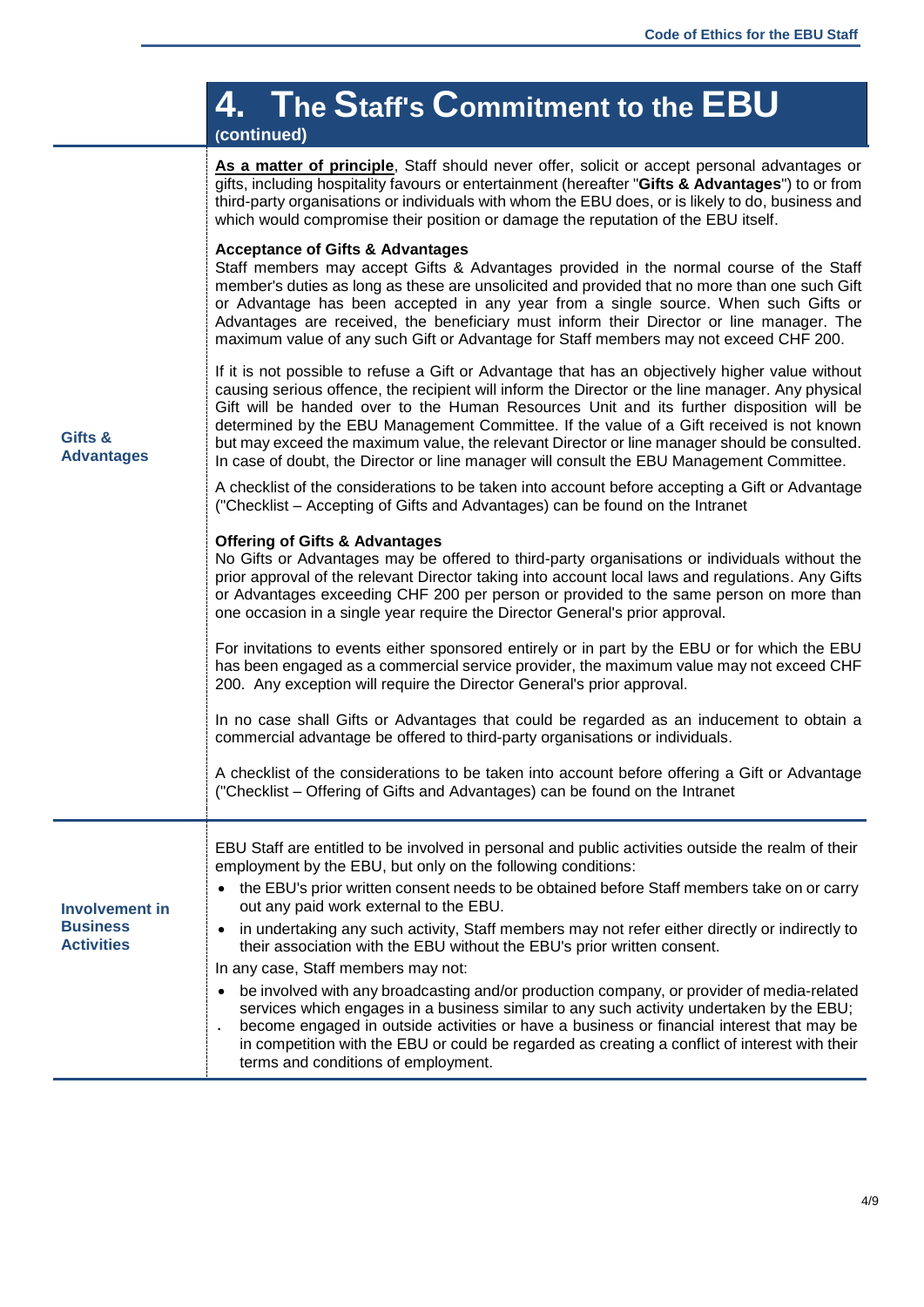# **5. Conflicts of Interest**

Ŧ

| <b>Integrity</b>                                                                                                           | EBU Staff members are required to avoid any conflict of interest. This implies carrying out their<br>functions objectively and impartially, working to the best of their ability and avoiding situations<br>where personal interests may enter into conflict, or appear to enter into conflict, with those of<br>the EBU. All Staff involved in dealings with third-party suppliers (procurement) should exercise<br>particular care.                                                                                                                                                                                                                                                                                                                                                                                                                                                                                                                                                                                                                                                                                                                                                                                                                                                                                                                                                                                                                                                                                                                                                                                                                                                                                                    |
|----------------------------------------------------------------------------------------------------------------------------|------------------------------------------------------------------------------------------------------------------------------------------------------------------------------------------------------------------------------------------------------------------------------------------------------------------------------------------------------------------------------------------------------------------------------------------------------------------------------------------------------------------------------------------------------------------------------------------------------------------------------------------------------------------------------------------------------------------------------------------------------------------------------------------------------------------------------------------------------------------------------------------------------------------------------------------------------------------------------------------------------------------------------------------------------------------------------------------------------------------------------------------------------------------------------------------------------------------------------------------------------------------------------------------------------------------------------------------------------------------------------------------------------------------------------------------------------------------------------------------------------------------------------------------------------------------------------------------------------------------------------------------------------------------------------------------------------------------------------------------|
| <b>Definition of</b><br><b>Conflict of Interest</b>                                                                        | A "Conflict of interest" exists in situations where Staff members give priority to their private<br>and/or personal interests or those of their relatives or friends or otherwise act in a manner which<br>is potentially damaging to the interests of the EBU (even if Staff members do not actually<br>promote, or intend to promote, their private and/or personal interests or those of a third-party).                                                                                                                                                                                                                                                                                                                                                                                                                                                                                                                                                                                                                                                                                                                                                                                                                                                                                                                                                                                                                                                                                                                                                                                                                                                                                                                              |
| Non-exhaustive<br>list of situations<br>involving real or<br>apparent conflicts<br>of interest which<br>are not permitted: | A Staff member who has a financial or personal interest in a company with which the EBU<br>$\bullet$<br>conducts business and could be perceived to be in a position to influence relevant business<br>decisions.<br>Activities for which employees are personally remunerated from an external source/party<br>$\bullet$<br>that involve, or might reasonably be perceived to involve, the EBU's name, facilities,<br>equipment or Staff.<br>A Staff member with commitments, remunerated or otherwise, outside the EBU which lead<br>$\bullet$<br>to frequent or prolonged absences.<br>A Staff member who accepts gifts of value, grants or favours from persons or associates<br>$\bullet$<br>who could reasonably be perceived to benefit from such offers.<br>A Staff member involved in a tender procedure who has had, or has, a close personal or<br>$\bullet$<br>financial relationship with a person or organisation having submitted an offer for tender.<br>A Staff member who has an undisclosed personal, family or financial relationship with any<br>$\bullet$<br>current or prospective employee, consultant or supplier.<br>A Staff member who has a personal interest which conflicts with the interests of the EBU.<br>$\bullet$<br>A financial interest of any kind which, in view of the circumstances, is so substantial that it<br>$\bullet$<br>would, or could reasonably be perceived to affect the judgement of an interested person or<br>family member with respect to transactions to which the EBU is a party.<br>A conflict of interest may arise whenever Staff members (or a member of their family)<br>$\bullet$<br>receive improper personal benefits as a result of their position within the EBU. |
| <b>Person to inform</b><br><b>CFAO or</b><br><b>Director General</b>                                                       | Any Staff members in doubt about whether a particular activity or set of circumstances could<br>give rise to a conflict of interest should follow the internal channels of consultation described<br>under Section 8 hereafter "Reporting Procedures". The party to whom the potential conflict is<br>reported will be responsible for informing the Chief Financial and Administrative Officer<br>("CFAO") or, if the CFAO is conflicted, the Director General.<br>The latter shall, after consultation with the relevant Director and Staff member, determine<br>whether such conflict of interest does or might reasonably be considered to exist.<br>If it does, appropriate action to eliminate the conflict of interest or a decision on how to proceed<br>shall be taken by the Director General. If the conflict of interest concerns the Director General,<br>the matter shall be referred by the CFAO to the Personnel Committee and/or the President of<br>the EBU.                                                                                                                                                                                                                                                                                                                                                                                                                                                                                                                                                                                                                                                                                                                                                           |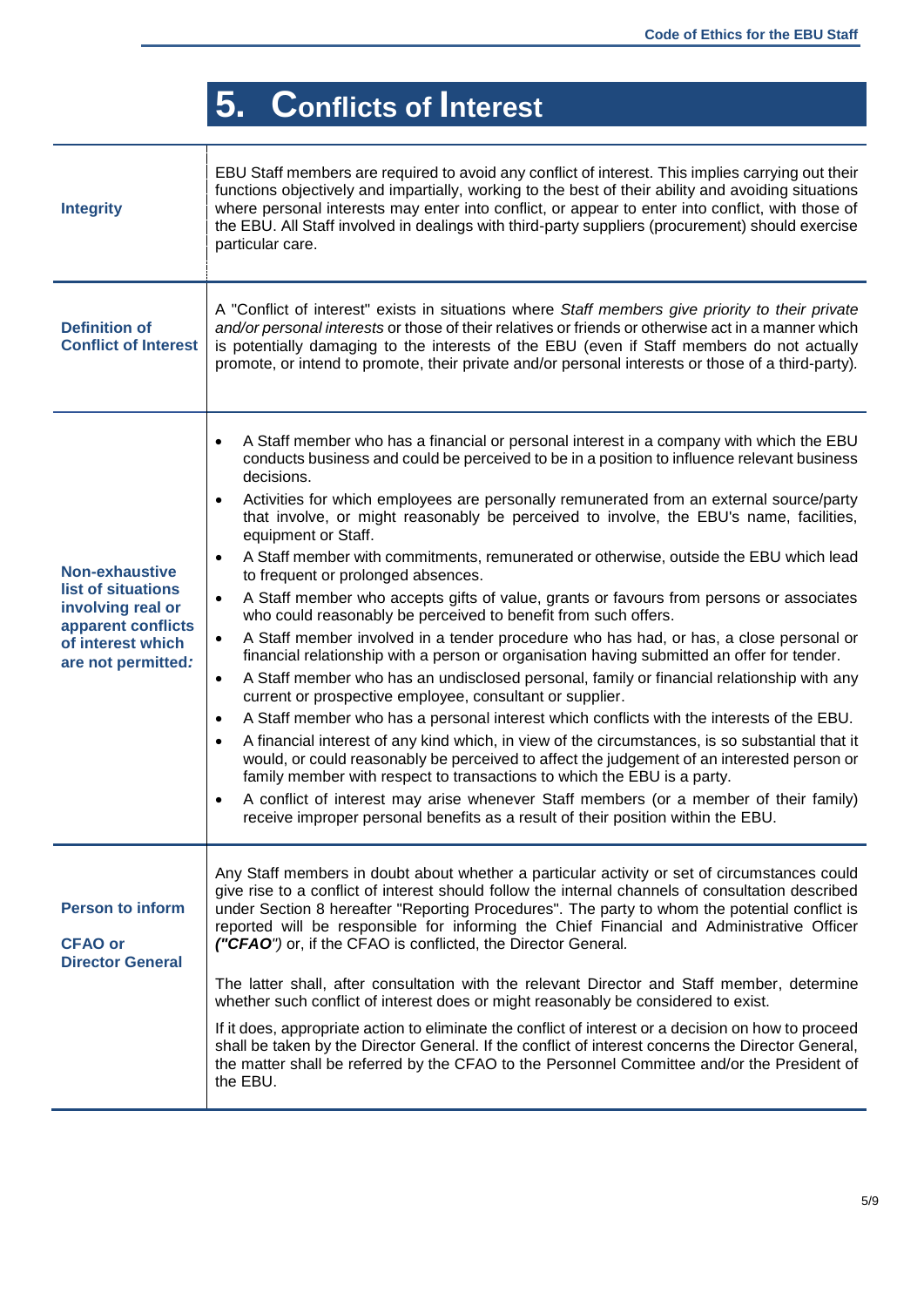## **6. Declaration of Personal Interests**

| <b>Statement</b> | EBU Management and other Staff members involved in awarding contracts to third parties will be<br>required to sign a "Declaration of Personal Interests" form, stating whether they or any of their<br>relatives or close personal contacts hold any directorships, shareholdings or other financial interests<br>which might give rise to a conflict of interest. |
|------------------|--------------------------------------------------------------------------------------------------------------------------------------------------------------------------------------------------------------------------------------------------------------------------------------------------------------------------------------------------------------------|
|                  | They will remain responsible for filing such a declaration annually and for informing the Head of<br>Human Resources whenever the Declaration needs to be updated.                                                                                                                                                                                                 |
| <b>Filing</b>    | Declarations of Personal Interests are held by the Head of Human Resources.                                                                                                                                                                                                                                                                                        |

## **7. Protection of Information**

| <b>Confidentiality</b> | Staff members have a responsibility to protect the EBU's proprietary or confidential information,<br>including, but not limited to, EBU governance, business and financial documentation and internal<br>communications.                                                                    |
|------------------------|---------------------------------------------------------------------------------------------------------------------------------------------------------------------------------------------------------------------------------------------------------------------------------------------|
|                        | Staff members should exercise the utmost discretion with regard to matters of official business and<br>should not divulge confidential information without the authorisation of their Director or in the case<br>of the members of the EBU Management Committee, the Director General.      |
|                        | Staff members should not use to personal advantage any information which has not been made<br>public and is known to them by virtue of their employment by the EBU. These obligations exist in<br>perpetuity even after the Staff member has left the EBU, unless the EBU agrees otherwise. |
| <b>Media Relations</b> | Staff members are invited to refer to the Media Relations Policy for the procedures relating to the<br>handling of the media.                                                                                                                                                               |
|                        | As a general rule, no Staff member is permitted to communicate with the media without the express<br>authorisation of their respective Director. The Director General and the President are at all times<br>entitled to address the media.                                                  |

|                                      | <b>8. Reporting Procedures</b>                                                                                                                                                                                                                                                                                                                                                                                                                                                                   |
|--------------------------------------|--------------------------------------------------------------------------------------------------------------------------------------------------------------------------------------------------------------------------------------------------------------------------------------------------------------------------------------------------------------------------------------------------------------------------------------------------------------------------------------------------|
| Internal channels<br>of consultation | Though depending on the issue at stake, the consultation process described hereafter should ideally<br>be followed by Staff members with concerns about possible wrongdoing. If the case concerns:<br>the Director General, Staff members should consult the Personnel Committee or the President<br>of the EBU:<br>a Director, Staff members should consult the Director General or the Personnel Committee;<br>a manager, Staff members should consult their Director or the Director General; |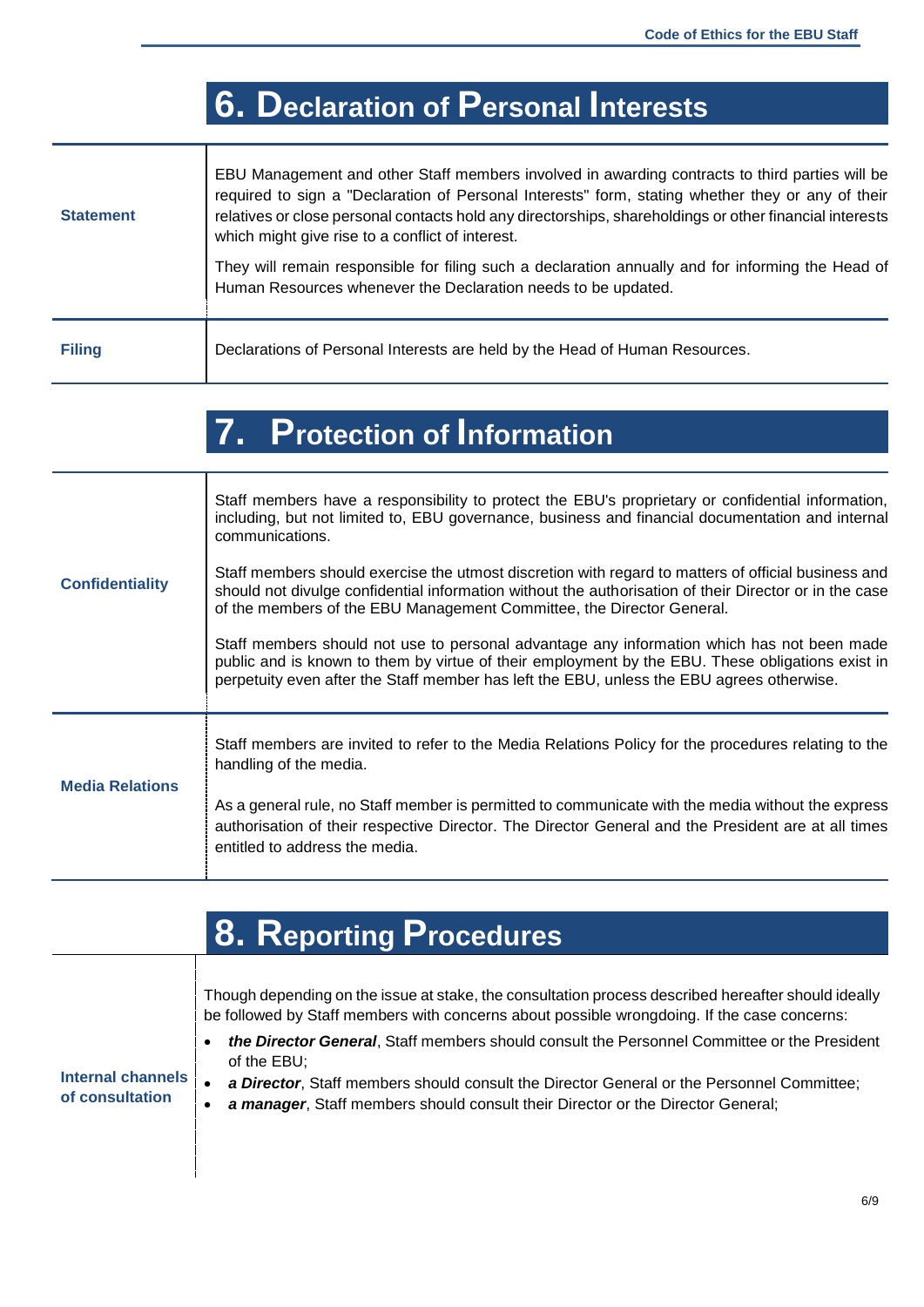|                                                                                   | a Staff member without managerial responsibility, Staff members should consult their line<br>manager or Director.<br>In any case, if the issue concerns:<br>personnel matters, Staff members may always consult the Head of Human Resources;<br>suspicion of financial impropriety, Staff members may always consult the Internal Audit<br>Manager or the CFAO;<br>In all such cases, the CFAO will be informed by the recipient of the complaint. The CFAO shall then<br>take measures to ensure that the issue is resolved.<br>In addition, with regard to any issue, Staff members may always contact directly the CFAO and<br>thereafter, if necessary, the Director General. The CFAO and/or the Director General shall take<br>appropriate action to resolve the issue. If the initial notification is to the CFAO, the latter shall notify<br>the Director General or the President of the EBU.                                                                                                                                                                                                                                                                                                                                                                                                                                                                                                                                                                                                                                 |
|-----------------------------------------------------------------------------------|----------------------------------------------------------------------------------------------------------------------------------------------------------------------------------------------------------------------------------------------------------------------------------------------------------------------------------------------------------------------------------------------------------------------------------------------------------------------------------------------------------------------------------------------------------------------------------------------------------------------------------------------------------------------------------------------------------------------------------------------------------------------------------------------------------------------------------------------------------------------------------------------------------------------------------------------------------------------------------------------------------------------------------------------------------------------------------------------------------------------------------------------------------------------------------------------------------------------------------------------------------------------------------------------------------------------------------------------------------------------------------------------------------------------------------------------------------------------------------------------------------------------------------------|
| <b>EBU</b><br><b>Ombudsman</b>                                                    | Staff members may contact the EBU Ombudsman (the "Ombudsman") at any time, but they are<br>encouraged to do so only after exploring the internal channels of consultation described above or if<br>they consider that those channels are inappropriate for their particular case.<br>The procedure is set out in the document entitled "Principles concerning the EBU Ombudsman",<br>which can be consulted on the Intranet.                                                                                                                                                                                                                                                                                                                                                                                                                                                                                                                                                                                                                                                                                                                                                                                                                                                                                                                                                                                                                                                                                                           |
| <b>Chairmen of the</b><br>Audit or of the<br><b>Personnel</b><br><b>Committee</b> | In serious cases or if the case concerns the Director General or a Director, or if after following the<br>internal procedure of consultation or contacting the Ombudsman, Staff members have not received<br>a satisfactory answer or have received no answer at all, they may refer the matter in writing via an<br>email link on the Intranet to:<br>the Chairman of the Audit Committee (whose name will appear on the Intranet) in case of<br>suspected fraud or other financial wrongdoing.<br>• the Chairman of the Personnel Committee (whose name will appear on the Intranet) in case<br>of suspected wrongdoing of a non-financial nature.<br>Upon receiving such notification, the relevant Chairman will confidentially notify the Director General<br>and the Internal Audit Manager.<br>If the matter relates to alleged conduct by the Director General, the relevant Chairman will, in the<br>first instance, confidentially notify the President of the EBU or, in his absence, the Vice-President<br>as well as the Internal Audit Manager.<br>Staff members making allegations to either of the Committees must identify themselves. If following<br>review, the Committee believes that the allegation may have merit, the person against whom the<br>allegation is made will be notified and provided with details of the allegation(s), (but not the name of<br>the Staff member who raised the issue if the Staff member requests this to be withheld) and be<br>given an opportunity to refute the allegation. |
| <b>Protection</b>                                                                 | A Staff member submitting such a report in good faith has the right to protection against reprisals or<br>sanctions, and the EBU will take all reasonable steps to protect Staff members from retaliation.                                                                                                                                                                                                                                                                                                                                                                                                                                                                                                                                                                                                                                                                                                                                                                                                                                                                                                                                                                                                                                                                                                                                                                                                                                                                                                                             |

٦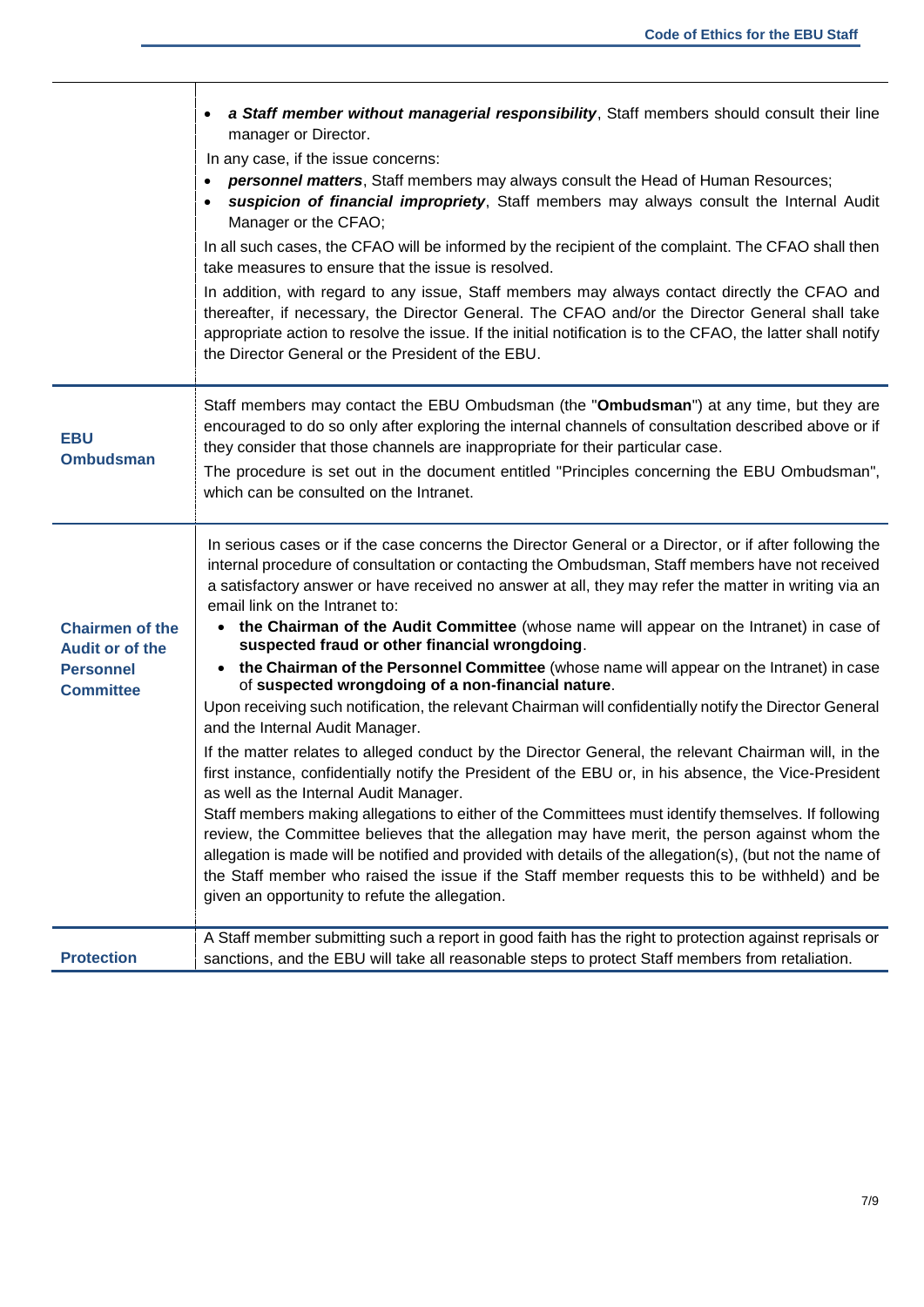|                                                       | 9. Sanctions                                                                                                                                                                                                                                                                                                                                                                                            |
|-------------------------------------------------------|---------------------------------------------------------------------------------------------------------------------------------------------------------------------------------------------------------------------------------------------------------------------------------------------------------------------------------------------------------------------------------------------------------|
| <b>Breach/fraud</b>                                   | A breach of this Code shall for the present purposes also include a fraud or a breach of the EBU's<br>rules and policies.<br>Any type of fraud is a criminal offence, and any case where fraud has been committed, or is                                                                                                                                                                                |
|                                                       | suspected of having been committed, will be pursued in accordance with appropriate procedures.                                                                                                                                                                                                                                                                                                          |
| <b>Breach by a</b><br><b>Staff member</b>             | In case of breach of the Code by a Staff member, the Director General will be responsible for<br>deciding on any sanction, in consultation, where appropriate with the Chairman of the Audit<br>Committee and/or the Chairman of the Personnel Committee.                                                                                                                                               |
|                                                       | Where wrongdoing has been proven in the particular case of referrals made in accordance with<br>Section 8 above, sanctions will be imposed as a matter of course. These will be recommended by<br>the Head of Human Resources and approved by the Director General after consultation with the<br>Chairman of the Audit Committee and/or the Chairman of the Personnel Committee as<br>appropriate.     |
|                                                       | Allegations made in bad faith with the intention of causing harm will result in disciplinary measures<br>(which, depending on the gravity of the allegation, may include dismissal). Dishonest statements<br>made within the EBU or to organisations or individuals outside the EBU are strictly prohibited. For<br>these purposes, "dishonest" means intentionally inaccurate, misleading or careless. |
| <b>Breach</b><br>the<br>by<br><b>Director General</b> | In the case of a breach of the Code by the Director General, the President and the Vice-President<br>of the EBU will consult each other and will seek, if appropriate, the opinion of the Chairman of the<br>Audit Committee and the Chairman of the Personnel Committee regarding the appropriate<br>sanctions. They will then submit a recommendation to the Executive Board.                         |
| <b>Sanctions</b>                                      | Any breach of this Code by Staff members may expose them to disciplinary action, depending on<br>the gravity of the conduct.<br>The sanctions are defined in accordance with Swiss law and by the Staff Regulations in force.                                                                                                                                                                           |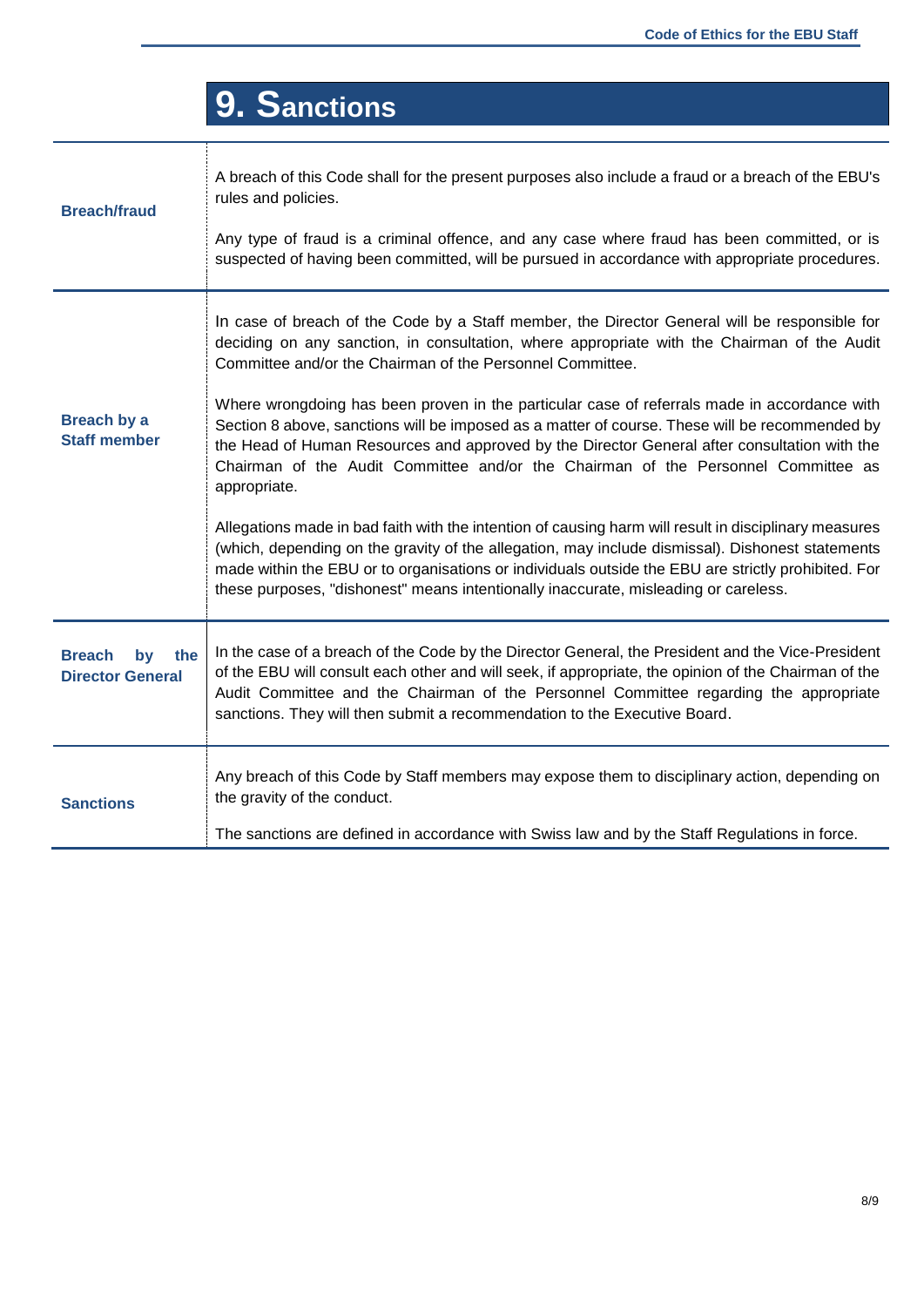# **10. Application of the Code**

| <b>Implementation of</b><br>and Compliance<br>with the Code | Any questions relating to the interpretation or scope of the present Code should be referred in the<br>first instance to the Internal Audit Manager. Any necessary alignment of the Code to conform to<br>local laws will be referred by the Internal Audit Manager to the Legal Department.<br>As the guarantor of the Permanent Services' ethical values set out herein, the Director General will<br>be responsible on a managerial level for ensuring compliance with codes of conduct governing<br>financial control mechanisms, business conduct, human resources and standards of personal<br>behaviour, and in particular, compliance with this Code of Ethics.<br>The Audit Committee and Personnel Committee will share responsibility for overseeing the<br>implementation and enforcement of this Code, and the respective Chairmen of the two Committees<br>will make regular joint reports to the Executive Board on its overall effectiveness and on any<br>reported cases of breach of the Code and any action taken as a result. |
|-------------------------------------------------------------|---------------------------------------------------------------------------------------------------------------------------------------------------------------------------------------------------------------------------------------------------------------------------------------------------------------------------------------------------------------------------------------------------------------------------------------------------------------------------------------------------------------------------------------------------------------------------------------------------------------------------------------------------------------------------------------------------------------------------------------------------------------------------------------------------------------------------------------------------------------------------------------------------------------------------------------------------------------------------------------------------------------------------------------------------|
| <b>Keeping the Code</b><br>relevant                         | This Code will be subject to periodic review by the Audit Committee and Personnel Committee to<br>ensure compliance with applicable law and conformity with corporate practice. To this end, the<br>Code may be subject to further amendment and/or modifications by the Audit Committee and<br>Personnel Committee, acting jointly.                                                                                                                                                                                                                                                                                                                                                                                                                                                                                                                                                                                                                                                                                                              |
| <b>Reports</b><br>the<br>to<br><b>Committees</b>            | The Audit Committee and the Personnel Committee will receive at least annually a report on any<br>complaints under the Ethics Code and any action taken as a result.                                                                                                                                                                                                                                                                                                                                                                                                                                                                                                                                                                                                                                                                                                                                                                                                                                                                              |

**\_\_\_\_\_\_\_\_\_\_\_\_\_\_\_\_\_\_\_\_**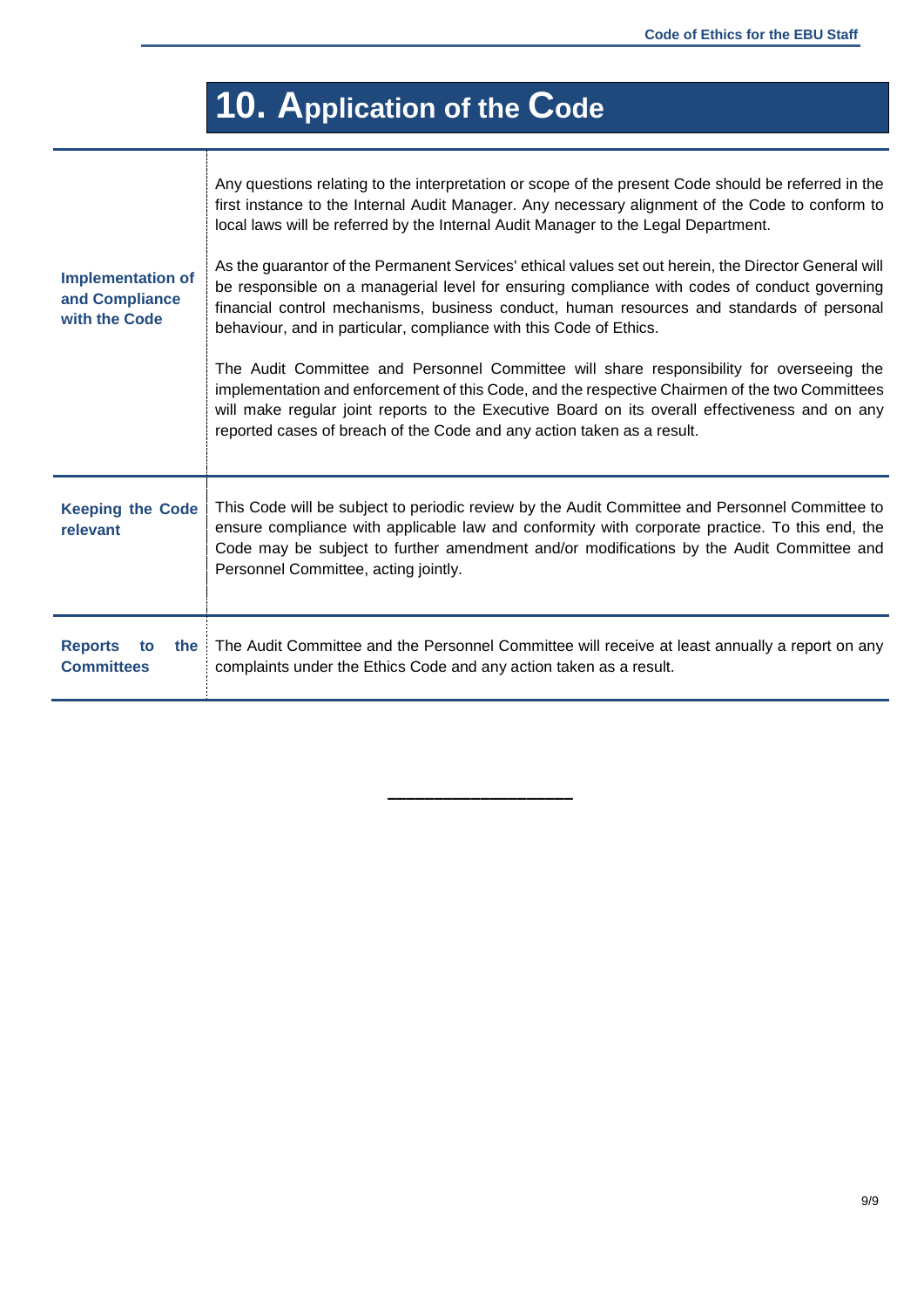## **Checklist - Offering of Gifts & Advantages**

### **Principles:**

- **The EBU does not tolerate any form of corruption.**
- **We do not offer any form of advantage to third parties, whether directly or intended for other third parties (e.g. family members or other employees of the same organisation)**

### **Rules regarding the Offering of Gifts & Advantages**

In principle the usual attentions given during working sessions taking place at the EBU premises to representatives of EBU Members or of other organisations with whom the EBU maintains or intends to establish commercial relations (e.g. refreshments, pens, meals in the staff restaurant) as well as insignificant publicity items (e.g. pens, blocs of paper, caps, t-shirts etc.) can be offered without hesitation.

All other gifts and advantages, such as an invitation for an aperitif or a dinner, bottles of wine, boxes of chocolates etc., may only be offered if the donor can answer "NO" to all of the following questions:

|   | Question                                                                                                                                                                                                                                                                                                                                                                       | <b>YES</b> | <b>NO</b> |
|---|--------------------------------------------------------------------------------------------------------------------------------------------------------------------------------------------------------------------------------------------------------------------------------------------------------------------------------------------------------------------------------|------------|-----------|
|   | Is the value of the gift/advantage offered higher than CHF 200<br>(including in the case of an invitation to an event sponsored entirely<br>or in part by the EBU or for which the EBU has been engaged as a<br>commercial service provider)?                                                                                                                                  |            |           |
|   | Has the beneficiary already received this year a gift/advantage<br>from the EBU?                                                                                                                                                                                                                                                                                               |            |           |
| 3 | Does the gift/advantage reflect any objective other than maintaining<br>good relations?                                                                                                                                                                                                                                                                                        |            |           |
|   | Is the capacity of the beneficiary to take objective and correct<br>decisions compromised? Could he/she have the feeling that this<br>situation would reflect a lack of ethics? Has consideration ben<br>given to how the offering of such a gift/advantage would be<br>perceived by other third parties (e.g. EBU Member representatives,<br>media professionals, colleagues) |            |           |
| 5 | Has the gift/advantage been offered at a delicate moment in our<br>commercial relations                                                                                                                                                                                                                                                                                        |            |           |
| 6 | Does the gift/advantage consist in part of expenses (travel, lodging)<br>or cash (aside from normal tips)?                                                                                                                                                                                                                                                                     |            |           |

#### **Note**:

Deviations are only permitted if approved by the Director General.